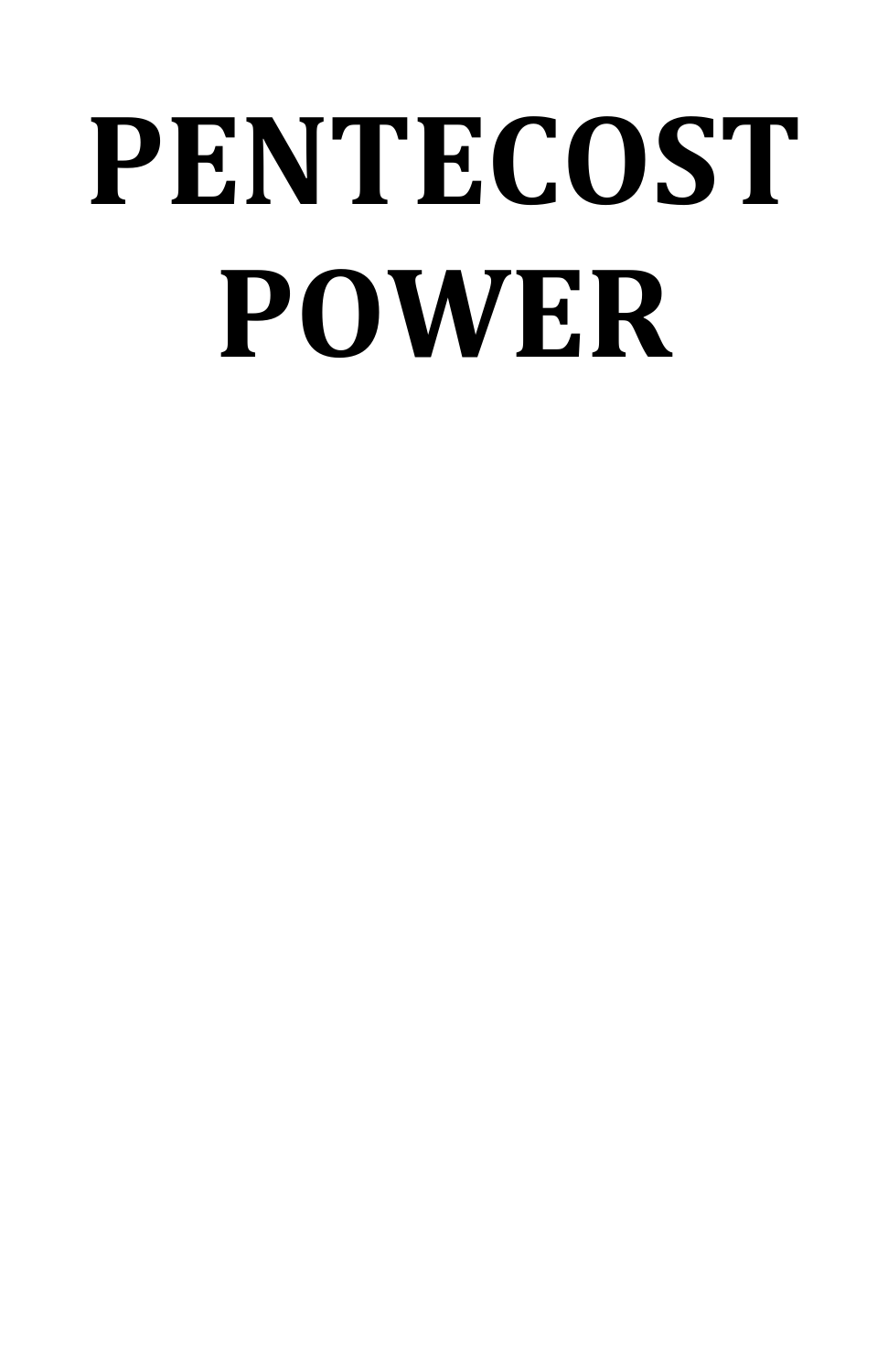## **PENTECOST POWER**

## **June 5, 2022**

**Scriptures (NKJV): John 7:37-39; John 20:19-22; Luke 4:14- 21; Acts 4:24-31; Romans 12:6-8; Ephesians 4:7-8,11-12; Acts 2:14-21; Acts 2:11**

**Sermon in a sentence: God wants to activate the dynamic power of His Holy Spirit within us.**

**There are many abilities and powers bottled up inside each of us, and if we choose to use them, we can change our own lives and, in fact, change the trajectory of the whole world. Some have discovered the power they have with just their voice, to articulate thoughts and ideas that inspire others to act.**

**Winston Churchill, for example, galvanized his nation with the immortal words he spoke in May 1940 when he was appointed prime minister of England, just a few months after World War II had begun. On his third day in office, he gave a speech in the British parliament that included the now-famous statement:** *"I have nothing to offer but blood, toil, tears and sweat."* **Churchill had a rare gift for oratory, and he used his words on many occasions to give hope and strength to his countrymen.**

**A young senator from Chicago was asked to give the keynote address at the Democratic National Convention in 2004. His words completely captivated his audience, and you may remember the most famous quote from his speech:** 

> **"There is not a liberal America and a conservative America - there is the United States of America. There is not a Black America and a White America and Latino**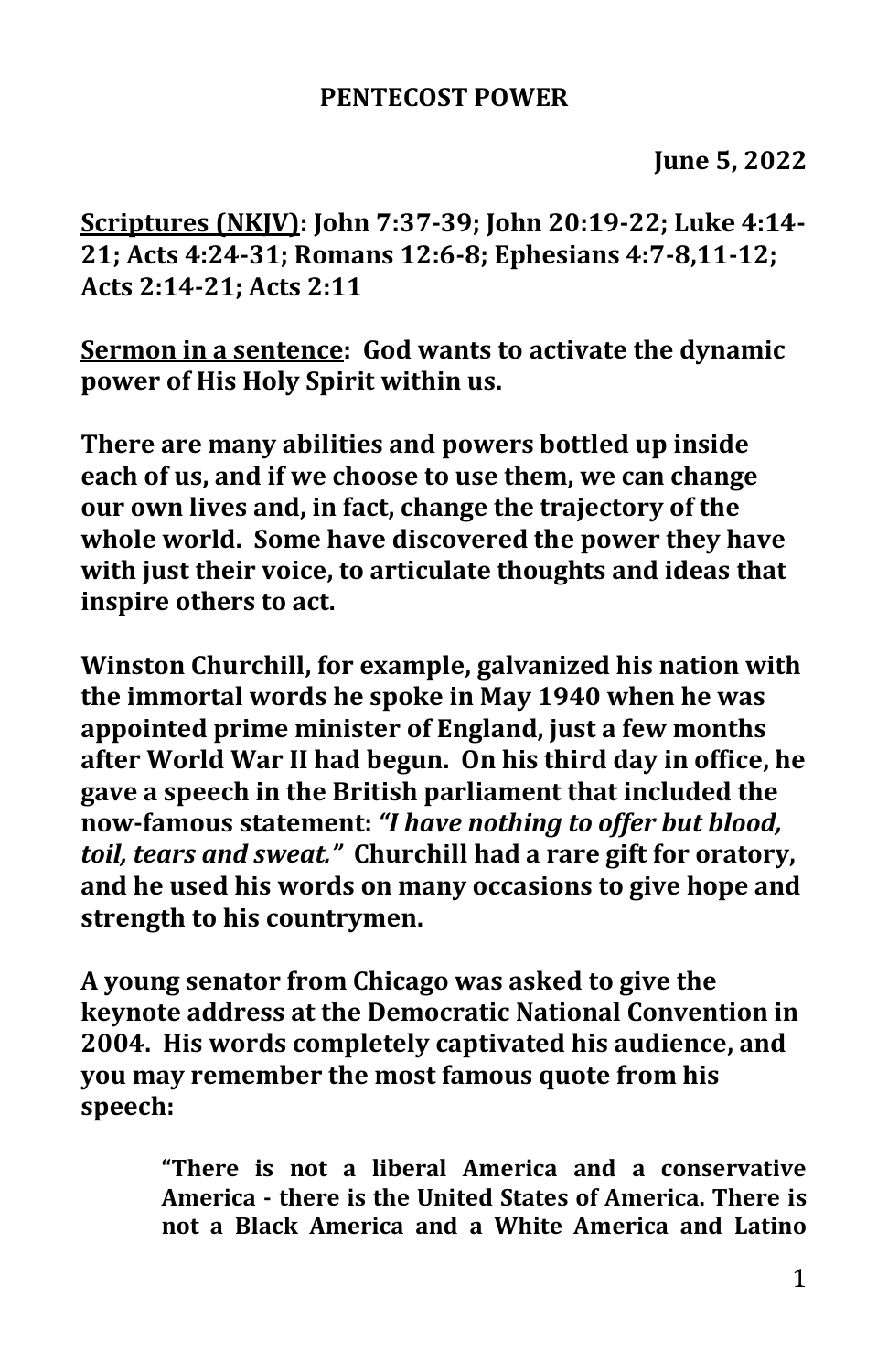**America and Asian America - there's the United States of America."**

**This was the speech that thrust Barack Obama into the public eye and set him on course to becoming the 44th president of the United States of America.**

**In 1925, one of the world's greatest jazz pianists was born in Montreal. His name was Oscar Peterson, and his talent was readily apparent from a very early age. But Oscar didn't rely on talent alone. From his adolescent years onward, he would practice four to six hours per day. He worked hard, dreamed big, gave it everything he had, and became the best in the business.** 

**Here's the point. We all have a gifts and talents. We all have a voice. We all have power. In that respect, we're all on the same level. So, even if you** *think* **you're powerless, you're not. God has given each of us power we can harness to literally change the world!**

**\*\*\*\***

**Today is Pentecost Sunday; the day we celebrate the outpouring of the Holy Spirit on 120 of Jesus' followers in Jerusalem almost 2,000 years ago. This was a phenomenal day that continues to impact lives around the world. And as we begin our celebration of this day, let me give you a little historical background.**

**Three of the New Testament gospels, Mark, Matthew and Luke were written (in that order) in the late 50's and early 60's of the 1st century. These books are called "synoptic gospels," and they give a synopsis of the timeline and main events of Jesus' life. The Gospel of John, however, was written about 25-30 years later in the late 80's or early 90's, with a very different focus than the others. John's**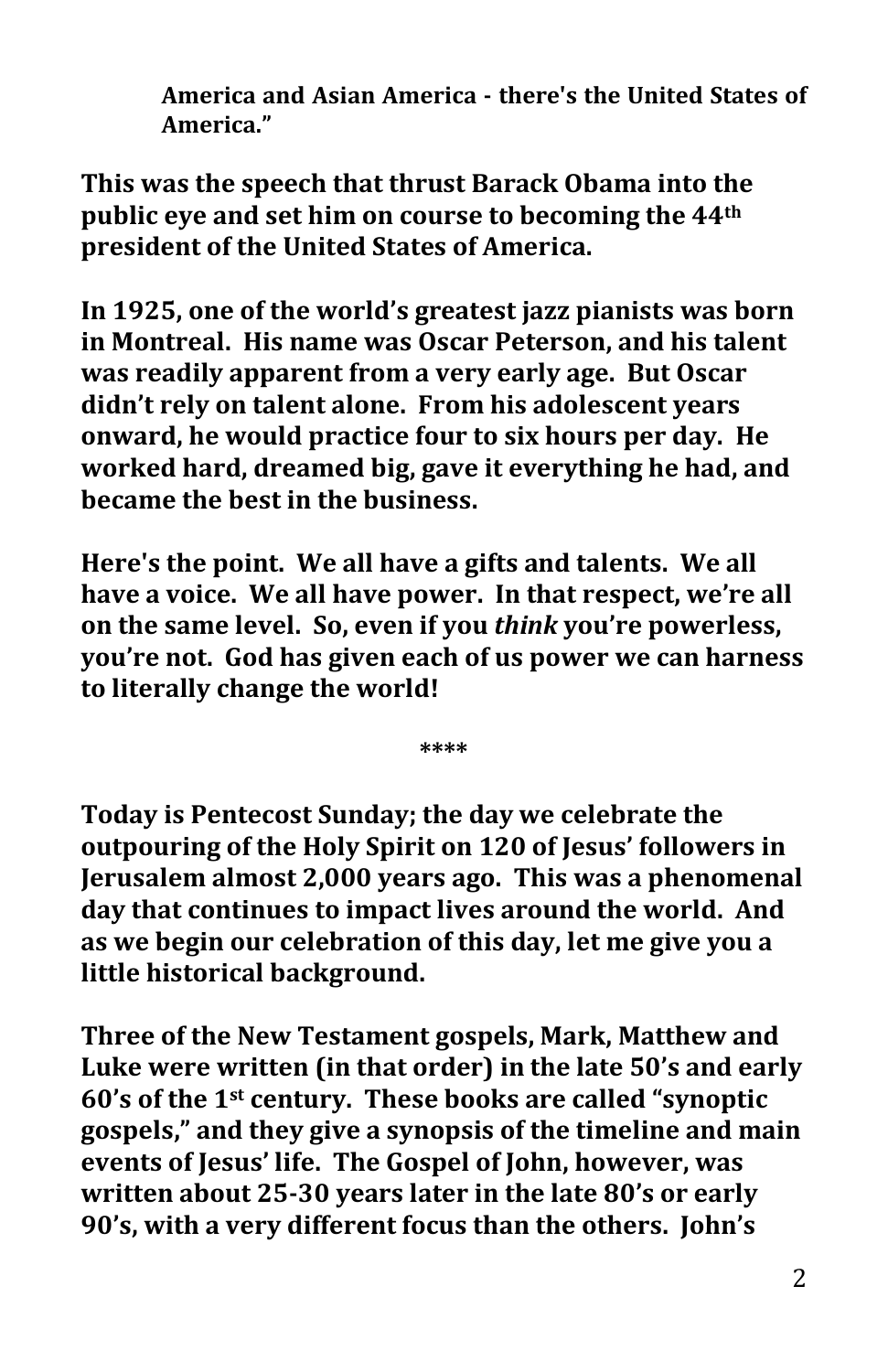**purpose was to have people consider the "signs" Jesus gave to validate His claim to divinity, which should have caused people everywhere to believe in Him (John 20:30-31). Therefore, John's gospel reads quite differently than the synoptics, and there are specific things he records that no one else does.** 

**In John 3:5, for example, he spoke of the fact that believers in Jesus must be "born again" of water and Spirit. These are crucial elements of our conversion experience. From this we understand that as we** *begin* **our walk with Christ, we are baptized in water and in the Holy Spirit. 1**

**Then, in John 7 we read:**

**John 7:37-39 On the last day, that great** *day* **of the feast, Jesus stood and cried out, saying, "If anyone thirsts, let him come to Me and drink. <sup>38</sup> He who believes in Me, as the Scripture has said, out of his heart will flow rivers of living water." <sup>39</sup> But this He spoke concerning the Spirit, whom those believing in Him would receive; for the Holy Spirit was not yet** *given,* **because Jesus was not yet glorified.**

**Using this symbolic analogy, Jesus spoke about people receiving the gift of the Holy Spirit, which would be available to them after He was glorified. This act of**

<sup>1</sup> Our Christian life *begins* when we are baptized in the Holy Spirit (1 Cor. 12:13). Therefore, there is no such thing as a Christian who has not received the gift of the Holy Spirit (Romans 8:9-11). Without His Spirit, we don't belong to Christ. Through water baptism, a believer vicariously participates in the death (repentance), burial (immersion in water), and resurrection (emerging from the water) of Jesus Christ. Resurrection takes place when the Holy Spirit enters an individual to begin their Christian life (Gal. 3:2-5). This is the only element of our conversion/initiation to Christianity that gives LIFE! If Jesus hadn't filled us with His Spirit at our conversion, we would still be "dead in trespasses and sins" (Ephesians  $2:1,5$ ).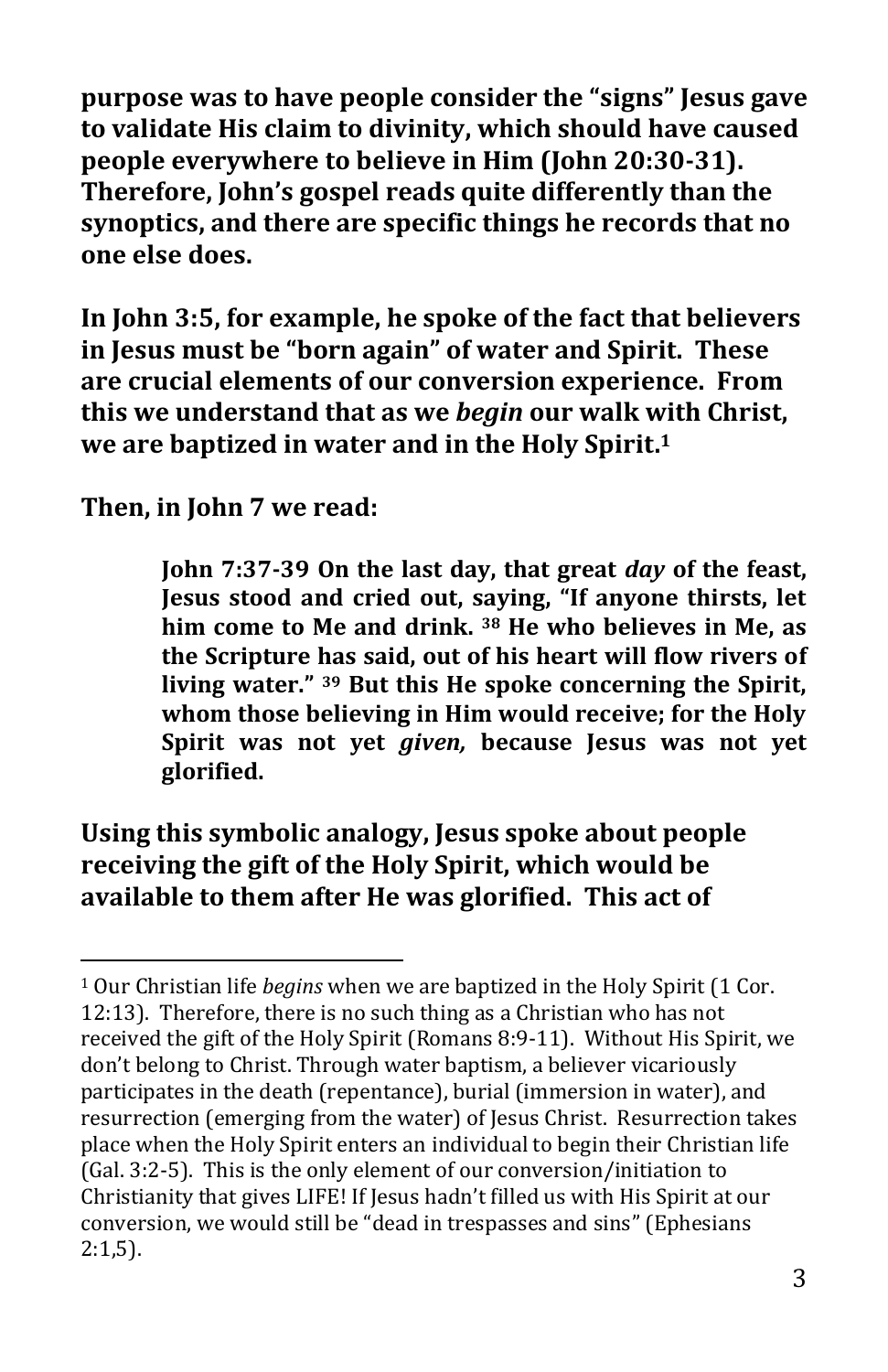**glorification took place after His crucifixion when He was raised from death by the power of God! And on the very same day of His resurrection, He met with His disciples, breathed on them, and imparted the Holy Spirit to them. Here is John's account of this interaction:**

> **John 20:19-22 … the same day at evening, being the first** *day* **of the week, when the doors were shut where the disciples were assembled for fear of the Jews, Jesus came and stood in the midst, and said to them, "Peace** *be* **with you." <sup>20</sup> When He had said this, He showed them** *His* **hands and His side. Then the disciples were glad when they saw the Lord. <sup>21</sup> So Jesus said to them again, "Peace to you! As the Father has sent Me, I also send you." <sup>22</sup> And when He had said this, He breathed on** *them,* **and said to them, "Receive the Holy Spirit.**

**As it had happened on other occasions, the disciples didn't understand the incredible importance of what Jesus had just done. But from that moment on, the indwelling and infilling of the Holy Spirit became a reality for His disciples, and available to everyone else who would believe in Him!**

**But, as we know, receiving new spiritual life through the infilling of the Holy Spirit isn't the end of the story. It is just the beginning. The Lord is not just interested in giving us His Spirit for our own personal salvation and blessing. He always has an outward view. He always wants to share. He always wants to give. He always wants us to move beyond simply receiving His Spirit to living in the** *power* **of the Holy Spirit!**

**Many have referred to the fact that the word translated "power" in Acts 1:8 is the same Greek root of our modern English word "dynamite." As Jesus was preparing to return to Heaven, He told His disciples to go to Jerusalem and wait for the dynamite power of the Holy Spirit to fill**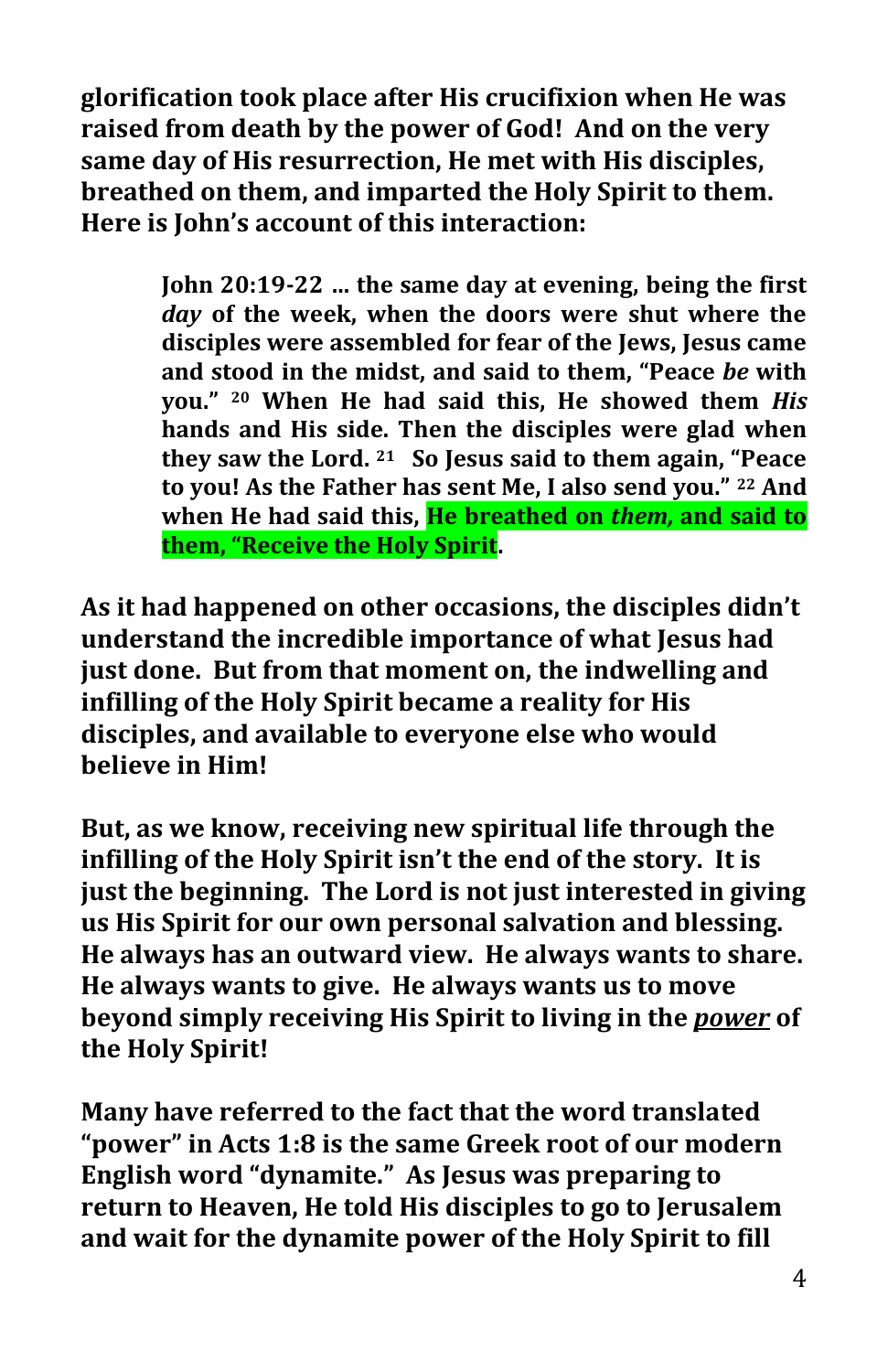**them and enable them to fulfill the mission He had given them. In Mark 16:15, He had told them to "Go into all the world and preach the gospel to every creature." And He knew this was only possible as He empowered them** *by* **and** *through* **the Holy Spirit.**

**Jesus Himself had had a similar experience at the Jordan River. As He was praying after His baptism, the Holy Spirit descended like a dove and sat on Him. This was a divine sign to John that he had now met the One who would soon begin baptizing believers in the Holy Spirit (see Luke 3:21- 22; John 1:32-34).**

**We know that Jesus was conceived and given life through the Holy Spirit that lived inside Him, but even for Him, He received a special anointing and empowering of the Spirit so that He could fulfill His Messianic calling. Jesus recognized this and acknowledged it as He gave His inaugural address in Luke 4:**

> **Luke 4:14-21 … Jesus returned in the power of the Spirit to Galilee, and news of Him went out through all the surrounding region. <sup>15</sup> And He taught in their synagogues, being glorified by all. <sup>16</sup> So He came to Nazareth, where He had been brought up. And as His custom was, He went into the synagogue on the Sabbath day, and stood up to read. <sup>17</sup> And He was handed the book of the prophet Isaiah. And when He had opened the book, He found the place where it was written: <sup>18</sup>** *"The Spirit of the LORD is upon Me, because He has anointed Me to preach the gospel to the poor; He has sent Me to heal the brokenhearted, to proclaim liberty to the captives and recovery of sight to the blind, to set at liberty those who are oppressed;* **<sup>19</sup>** *To proclaim the acceptable year of the LORD."* **<sup>20</sup> Then He closed the book, and gave** *it* **back to the attendant and sat down. And the eyes of all who were in the synagogue were fixed on Him. <sup>21</sup> And He began to say to them, "Today this Scripture is fulfilled in your hearing."**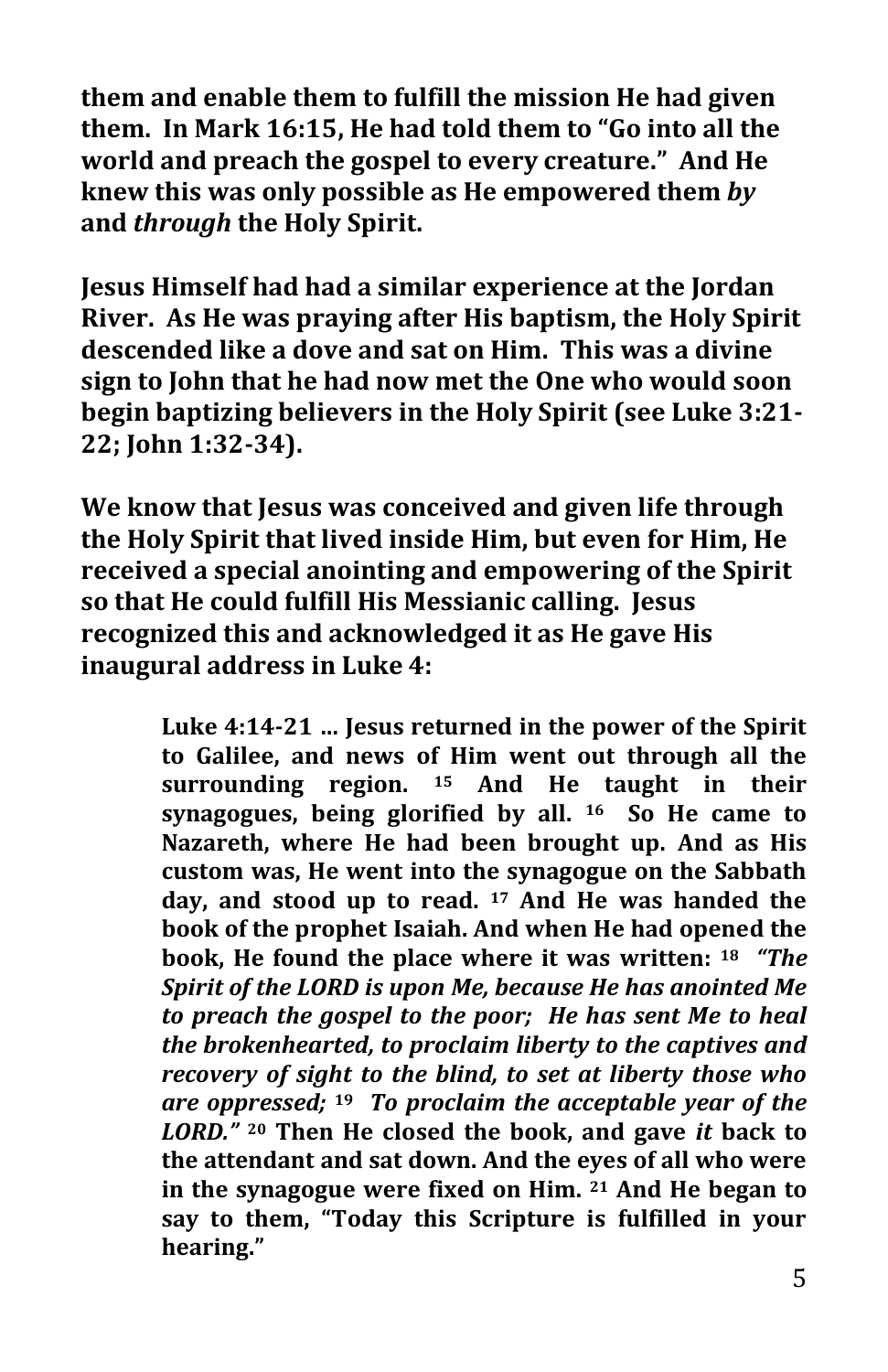**These were the words of a man who had now stepped into a whole new dimension of power and anointing. And this is precisely what He desires for all of His followers; that we would live continually in the** *power* **of the Holy Spirit.**

**\*\*\*\***

**It's not hard for us to understand the shock and perplexity of the people of Jerusalem as they heard approximately 120 apostles and disciples speaking fluently in languages they had never learned. It was the most amazing phenomenon one can imagine. God gave them the power to do the impossible so people would have their ears wide open to hear the gospel. In this instance, He didn't even wait for the Word to be preached to confirm it with signs following. He** *preceded* **the Word with the miraculous signs of tongues and prophecy, through which approximately 3,000 people received salvation that day! These were God-fearing people who had come from all over Europe, Africa, and the Middle East to celebrate the feast of Pentecost, in obedience to OT law. And as it was with them, so it is with us. The Lord still desires to take good, God-fearing people beyond religious observances and good works to living in the dynamic power of the Holy Spirit!**

**God has not changed. Just as He did in Jerusalem, He desires to save multiplied thousands of people right here in the City of Toronto. I believe that with all my heart. So, as we gather today on Pentecost Sunday, let us pray for Pentecost Power to be poured out upon us to take the gospel to our city. This was the content of the apostles' prayer in Acts 4 after they had been arrested, brought before the council, threatened by the chief priests and elders, and told not to preach any longer in the name of Jesus.**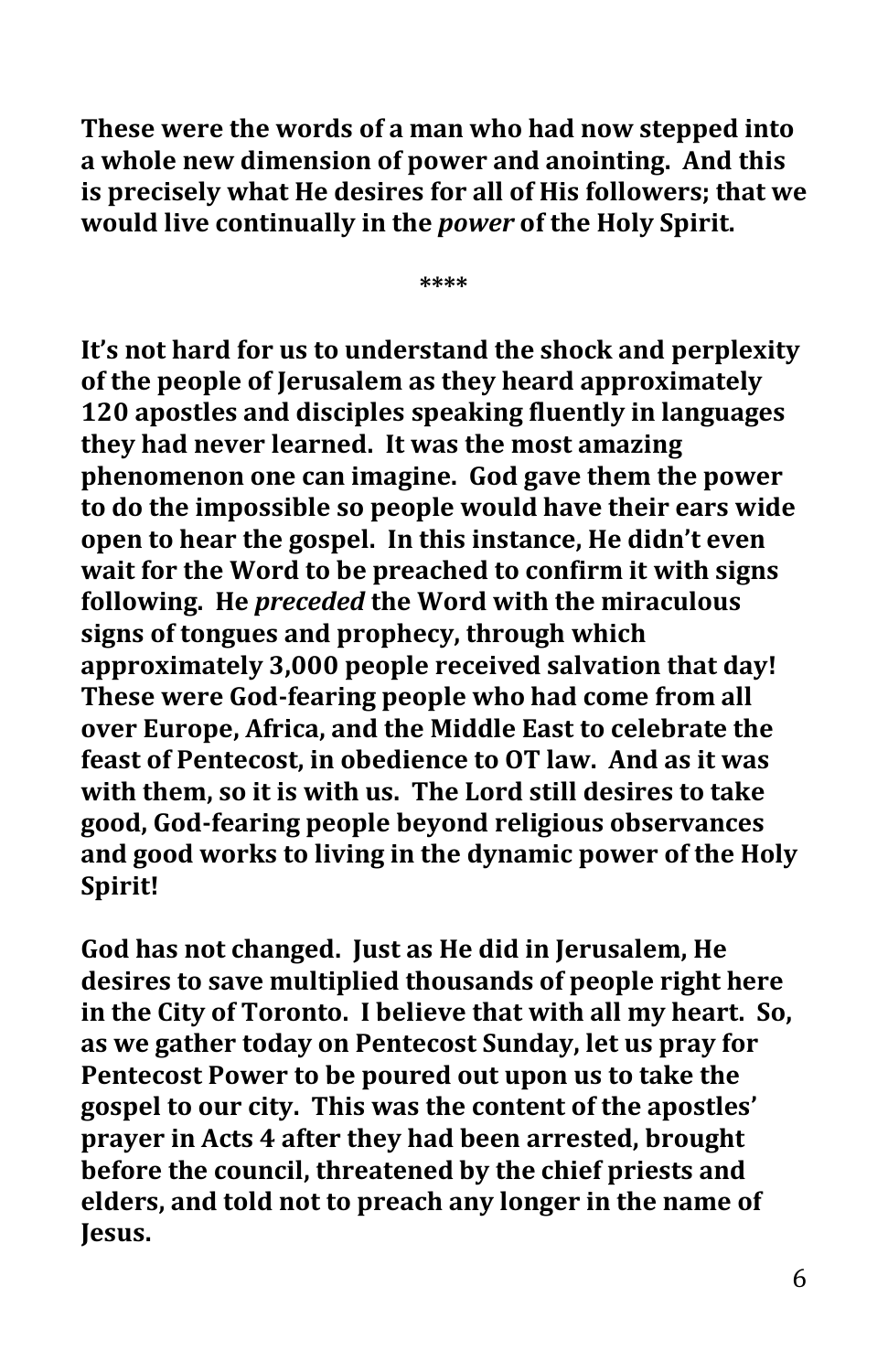**Acts 4:24-31 … they raised their voice to God with one accord and said: "Lord, You** *are* **God, who made heaven and earth and the sea, and all that is in them, <sup>25</sup> who by the mouth of Your servant David have said:** *"Why did the nations rage, and the people plot vain things?* **<sup>26</sup>** *The kings of the earth took their stand, and the rulers were gathered together against the LORD* **and against His Christ.' <sup>27</sup> "For truly against Your holy Servant Jesus, whom You anointed, both Herod and Pontius Pilate, with the Gentiles and the people of Israel, were gathered together <sup>28</sup> to do whatever Your hand and Your purpose determined before to be done. <sup>29</sup> Now, Lord, look on their threats, and grant to Your servants that with all boldness they may speak Your word, <sup>30</sup> by stretching out Your hand to heal, and that signs and wonders may be done through the name of Your holy Servant Jesus." <sup>31</sup> And when they had prayed, the place where they were assembled together was shaken; and they were all filled with the Holy Spirit, and they spoke the word of God with boldness.**

**This was an intelligent and pointed prayer. They acknowledged God as the sovereign Creator, the One who controls all things and performs miracles, and the only One who could give them the spiritual power they would need to go forward and preach His Word.**

**As a church, let's put this prayer into our mouths. We need the 'right now' anointing and empowering of the Holy Spirit to accomplish His will. Let's pray for the Lord to shake our sprits, shake our building, shake our civic leaders, and shake whatever else He has to shake so that Pentecost Power will be manifested through us in our city!**

**\*\*\*\***

**I will never forget my own personal call into pastoral ministry as a couple of folks in our congregation utilized**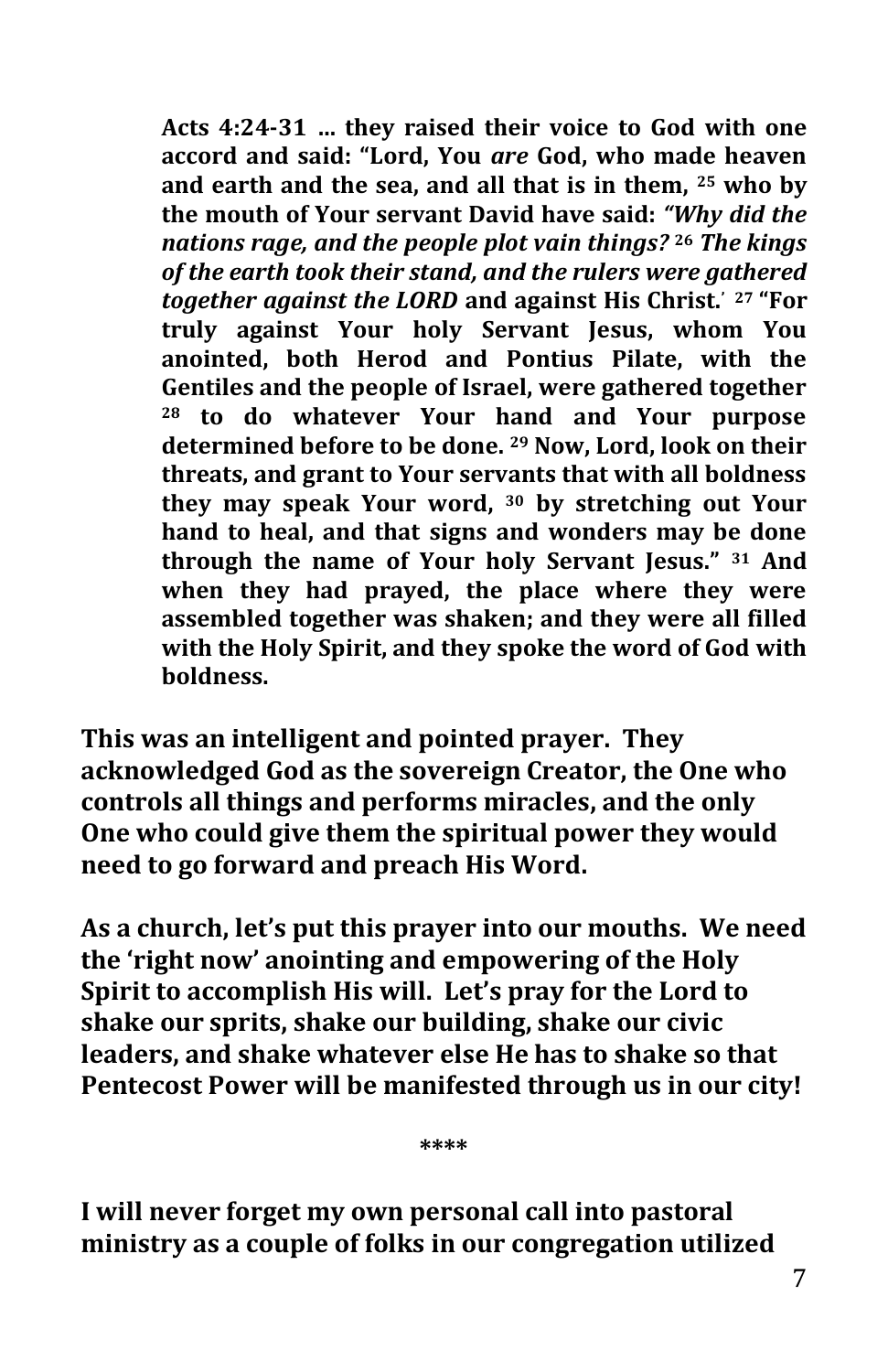**the gifts of tongues and interpretation of tongues to reveal God's will to me. The Lord knew the precise question I needed to have answered before I would say "yes" to Him, and He answered me clearly and specifically to give me the courage to obey. And although I am nowhere close to being a great pastor or preacher, the Lord has still seen fit to use me to point people to Christ and see their lives changed as they receive salvation from sin. This is a high honour and privilege, made possible through those who were willing to use the gifts God had given them.** 

**Now, just for clarity, please don't think you have to do everything the apostles did in the Book of Acts to have Pentecost Power working in your life. In the case of the apostle Paul, Acts 19:11 tells us that God performed "special miracles" through him. He raised the dead to life, cast out demons, healed the sick, survived a poisonous snakebite, exercised the gift of prophesy and the gift of apostleship, just to name a few. God absolutely worked special miracles through him, as He also did through Peter, Stephen, Philip, and many others. However, this doesn't mean it must happen the same way with every individual.** 

**I often think of some of you here who have been faithful for so many years in using the gifts God has given you, even though they don't seem to be as spectacular as the ones I just listed for Paul. However, you have come to realize that there are many other gifts of the Spirit the Lord has blessed His church with. So, let's take a moment to read through a few verses from Romans 12. And for those of you who haven't yet started to live in the power of the Holy Spirit, I wouldn't be surprised if you find yourself somewhere in these verses. You may suddenly realize that the Lord has already blessed you with one or more of these gifts and you just need to confidently move forward in faith to use them.**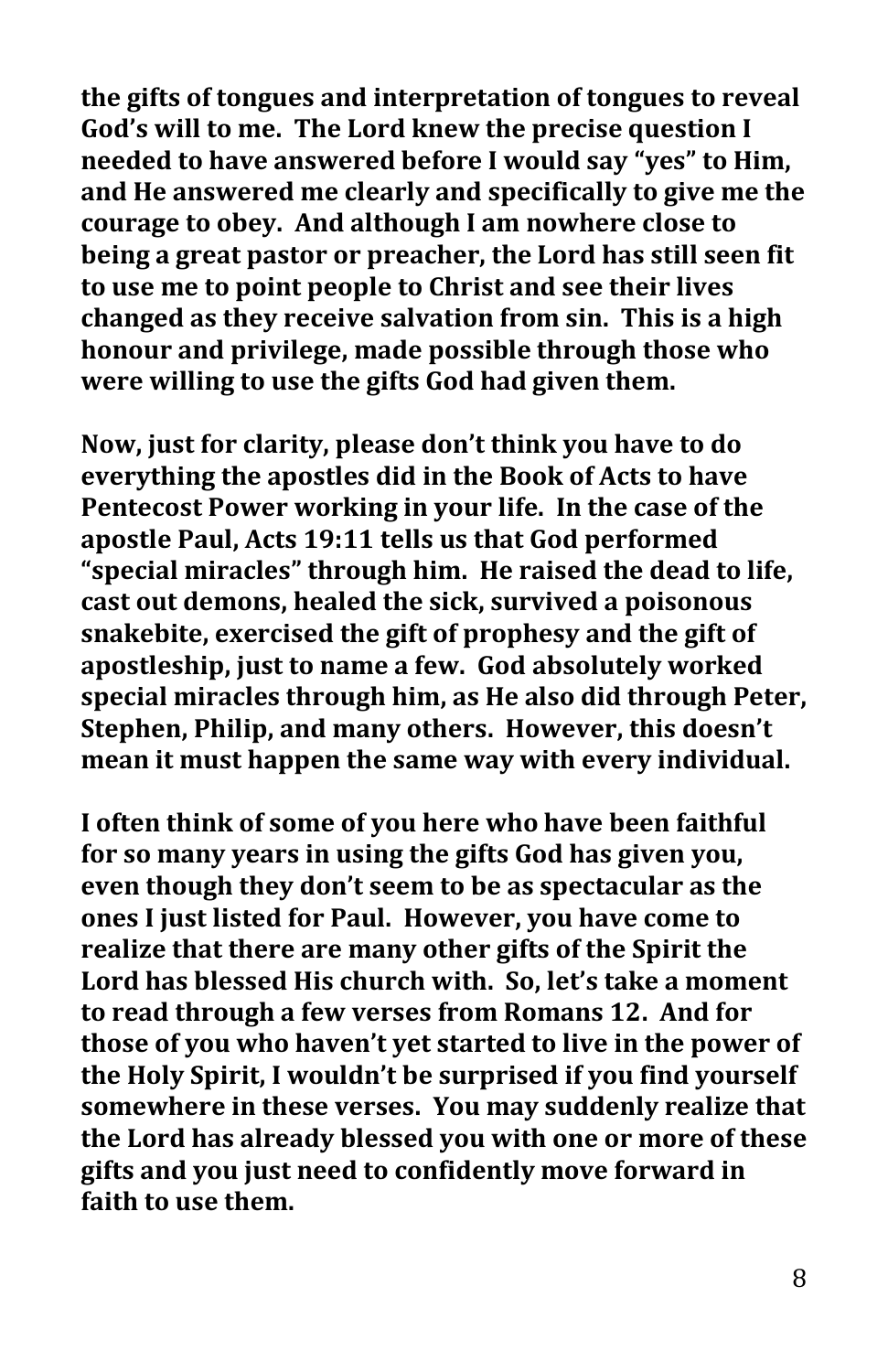**Romans 12:6-8 Having then gifts differing according to the grace that is given to us,** *let us use them:* **if prophecy,** *let us prophesy* **in proportion to our faith; <sup>7</sup> or ministry,**  *let us use it* **in** *our* **ministering; he who teaches, in teaching; <sup>8</sup> he who exhorts, in exhortation; he who gives,**  with liberality; he who **leads**, with diligence; he who **shows mercy, with cheerfulness.**

**Paul is saying: 'We have gifts, and we ought to use them'. Showing mercy may not seem as spectacular as healing and miracles, but it is every bit a gift of the Spirit as the more spectacular ones. Therefore, we need to celebrate and use every gift God has given us for the benefit of Christ's body – the Church, and the world around us.** 

**And still, there's more. In Eph. 4, Paul provides another list of ministry gifts God has blessed the Church with:**

> **Ephesians 4:7-8,11-12 But to each one of us grace was given according to the measure of Christ's gift. <sup>8</sup> Therefore He says:** *"When He ascended on high, He led captivity captive, and gave gifts to men."* **<sup>11</sup> And He Himself gave some** *to be* **apostles, some prophets, some evangelists, and some pastors and teachers, <sup>12</sup> for the equipping of the saints for the work of ministry, for the edifying of the body of Christ.**

**So, where do we begin, and how do we get into having a display of Pentecost Power in our lives? We get a big clue from the original outpouring on the Day of Pentecost. When the crowd in Jerusalem was searching for the meaning of what they were seeing and hearing,**

> **Acts 2:14-21 … Peter, standing up with the eleven, raised his voice and said to them, "Men of Judea and all who dwell in Jerusalem, let this be known to you, and heed my words. <sup>15</sup> For these are not drunk, as you suppose, since it is** *only* **the third hour of the day. <sup>16</sup> But this is what was spoken by the prophet Joel:**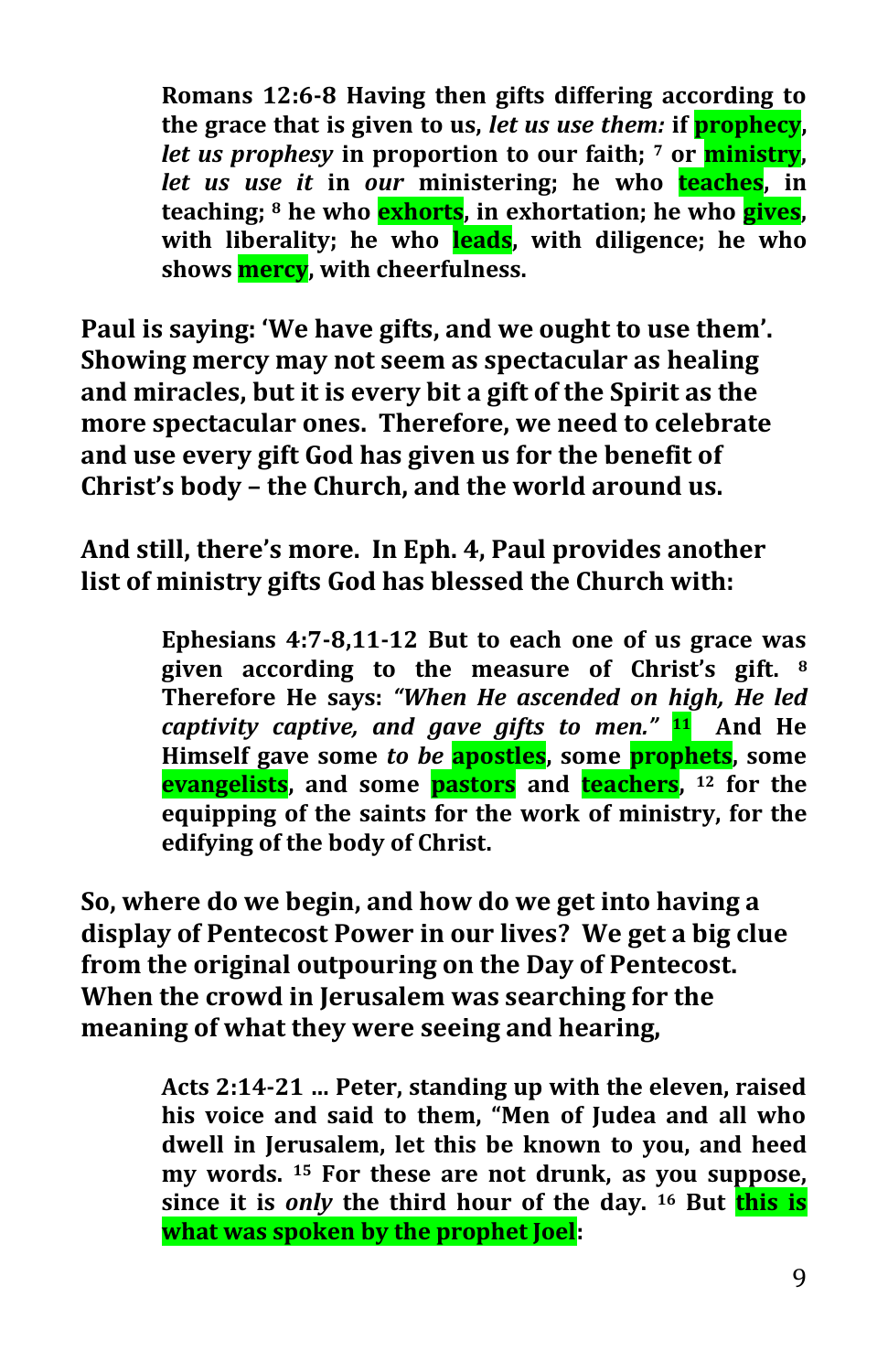**<sup>17</sup>** *"And it shall come to pass in the last days, says God, that I will pour out of My Spirit on all flesh; your sons and your daughters shall prophesy, your young men shall see visions, your old men shall dream dreams.*

**<sup>18</sup>** *And on My menservants and on My maidservants I will pour out My Spirit in those days; and they shall prophesy.*

**<sup>19</sup>** *I will show wonders in heaven above and signs in the earth beneath: blood and fire and vapor of smoke.*

**<sup>20</sup>** *The sun shall be turned into darkness, and the moon into blood, before the coming of the great and awesome day of the LORD***.**

**<sup>21</sup>** *And it shall come to pass that whoever calls on the name of the LORD* **s***hall be saved.'*

**This is the perfect beginning for all of us. From Joel 2, to Acts 2 & 19, to Romans 12, to 1 Corinthians 12 & 14, and to Ephesians 4, the gift of prophecy appears in every list. And lest anyone think that prophesy is relegated to foretelling the future or preaching the word of God, Acts 2:11 tells us that the visitors to Jerusalem said:**

> **Acts 2:11 … we hear them speaking in our own tongues the wonderful works of God."**

**We might be tempted to call the outpouring of the Spirit on the Day of Pentecost a massive praise and testimony service. A testimony service that was miraculously facilitated by the Holy Spirit to be understood by all the foreigners present in Jerusalem. As they were filled with the Holy Spirit and spoke in tongues, the 120 weren't preaching the gospel. That was left to Peter, the man with the "keys" to the Kingdom of God. They were simply speaking "the wonderful works of God," which is no different than the wonderful works of God we can testify to in our own lives.**

**As Peter began to explain what was happening, he identified these praises as prophetic, prophecy fulfilling**